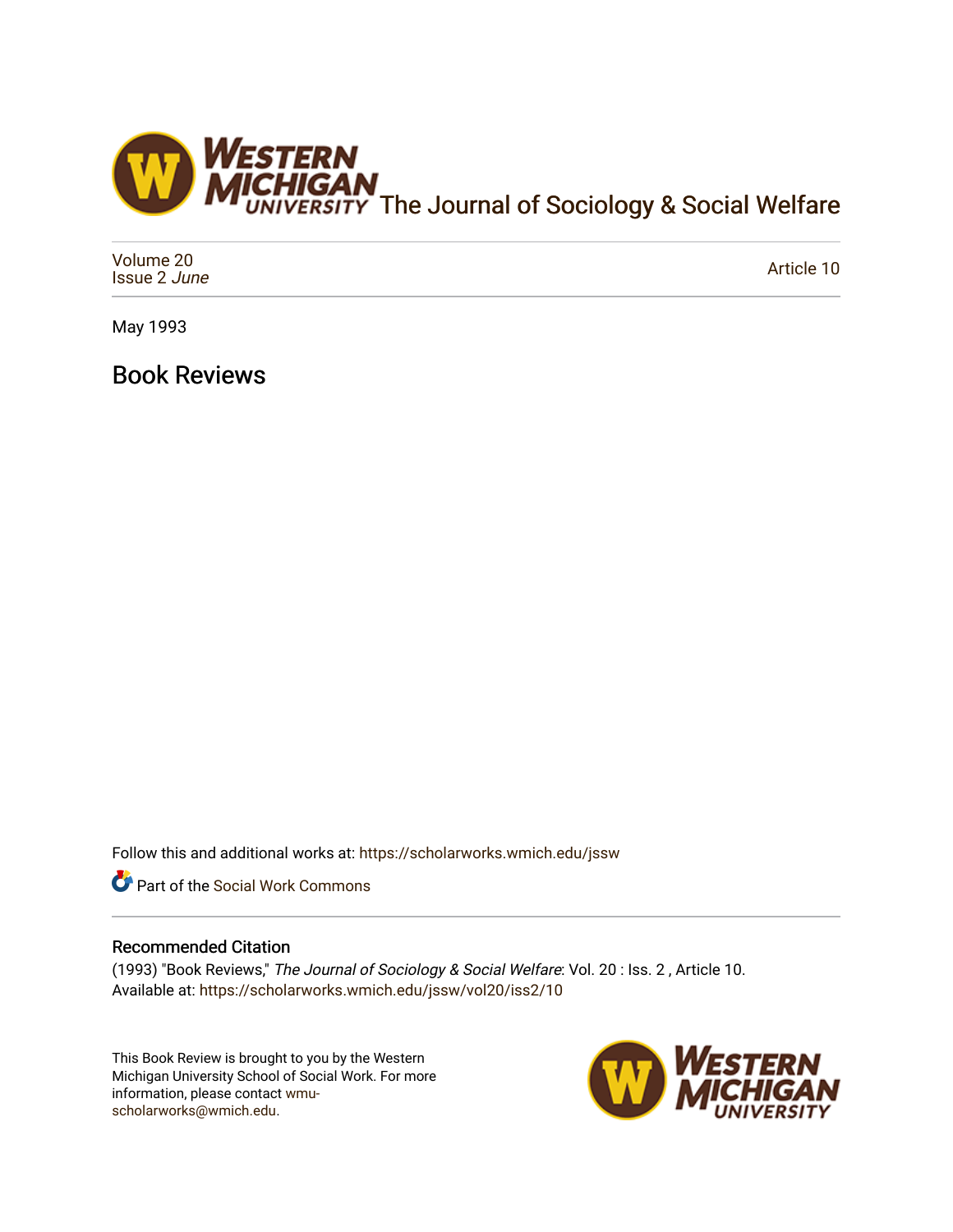## Book Reviews

Stuart Rees: *Achieving Power: Practice and Policy in Social Welfare.* London: Allen and Unwin, 1991, \$19.95. (Distributed in the US by Paul & Co., P.O. Box 442, Concord, MA 01742).

The term empowerment is widely used today. Originating in progressive left circles, it has obvious associations with populist thought, particularly in the communitarian sense and it is not surprising that it is frequently mentioned by advocates of community action, local self-help and mutual aid. The term has also been abused. Its appropriation by the political right as an integral part of its project of promoting individualism, cleverly implies that those who cope effectively with the hard world of competition and greed have become 'empowered' to operate in the market. It also offers a convenient evasion of society's responsibility to respond to the poverty which continues to characterize our society. If the poor could only become 'empowered' to solve their own problems, the wealthy and the middle class would not have to pay the taxes required to support social programs that could eradicate .deprivation. The perversion of the term was amply revealed during the 1992 presidential election when all three candidates made frequent references to the notion of empowerment. One can only wonder whether the term now has any meaning or usefulness at all.

Rees's thorough and sophisticated account of the idea of empowerment in social work and social policy should dispel doubts about the continued value of the term. Indeed, his book reveals the superficiality of much contemporary usage not only in politics but in social work circles as well. As Rees shows, empowerment is a complex idea which is subject to many qualifications. He also shows how the notion of empowerment can serve as a useful organizing theme for social work practice, which can unite the subjective, individualized elements of social work with communitarian interventions and the more impersonal world of planning, bureaucracy and administration. By attempting to link social work's conventional hierarchy of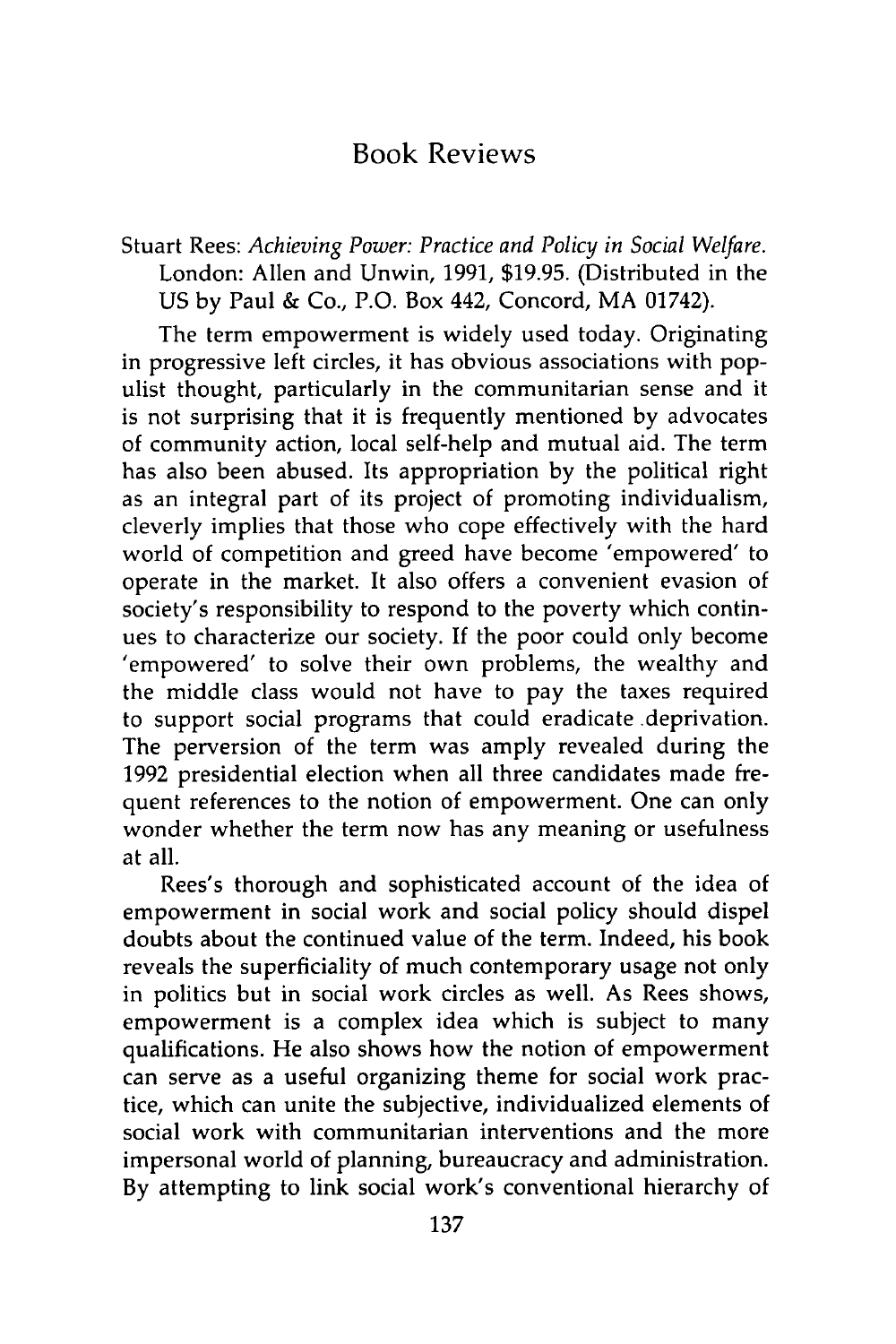practice modalities through one concept, Rees comes close to offering a unified conceptualization of social work.

Rees's articulation of the notion of empowerment in social work provides a basis for further speculative endeavor. In addition, the book offers an erudite overview of the field. Although his is not a textbook for the beginner, it should be read by social work theorists interested in transcending social work's conventional preoccupation with pathology and treatment.

> James Midgley Louisiana State University

M. Fatout: *Models for Change in Social Group Work.* Aldine de Gruyter, 1992. \$39.95 hardcover; \$21.95 papercover.

Work with groups is enjoying a renaissance in social work. The recent "rediscovery" of group work by the profession is reflected in the steadily increasing number of articles and books on group work practice, the many training workshops and institutes on group methods being sponsored by the profession's national associations, as well as in the rapid growth and programmatic richness of the annual meetings of the Association for the Advancement of Social Work With Groups. Most impressive of all, however, are recent efforts within social work to integrate the empirically-derived findings of other social and behavioral small group researchers into contemporary social group work practice.

Fatout's book represents a significant contribution in the emergence of theory-based approaches to clinical group work practice. Firmly anchored in the practice assumptions of Pappel and Rothman's "Mainstream Model," Fatout's volume, given the method's current state of conceptual development in group work, emphasizes the importance of eclectic approaches to contemporary group work practice.

Fatout's volume is divided into three parts. Part I contains an important, and all too rare in the profession, summary of the history and *conceptual* development of group work. Part I also identifies the major ideological assumptions associated with *social* group work practice from its earliest beginnings at the turn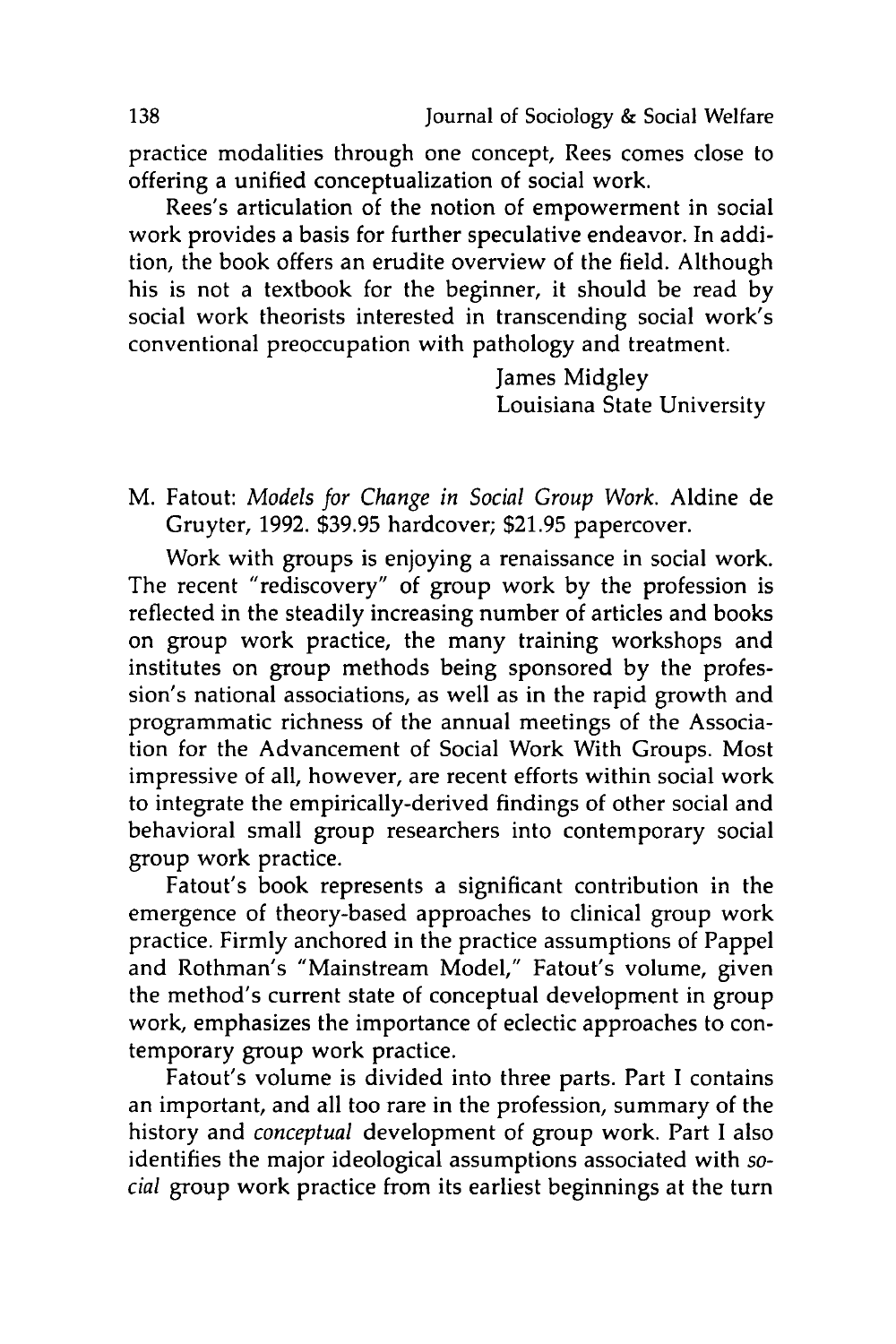of the century through to the present time. Part I also contains a description of the basic tenets of the "Mainstream Model" of group work practice, Fatout's own base model of group work practice and the one to which she returns repeatedly throughout the volume.

Part II consists of seven chapters each of which details a different theoretical approach to group work: "person-centered" group work (Carl Rodgers); behavioral approaches to social group work (B. F. Skinner, Albert Ellis, Sheldon Rose, et al.); "gestalt therapy" (Fritz Perls); "transactional analysis" (Eric Berne); "reality therapy" (William Glasser); the "positive peer" model in group work (Harry Vorrath and Larry Brendtro); and, the "neurolinguistic" approach to social treatment in groups (Richard Bandler and John Grinder). The chapters are especially fascinating for their lucid discussions of each model's historical development, the personalities most associated with the model's origins, the model's basic practice tenets, its primary change strategies and underlying assumptions regarding the source(s) of motivation for change, as well as Fatout's too brief, but nonetheless useful, summaries of research approaches used to assess each model's relative efficacy. Fatout's discussions are insightful and offer the reader a unique understanding of the context that resulted in the development of each model's approach to group intervention.

In Part III Fatout provides the reader with general guidelines concerning combinations of different models that are best suited to the service needs of different client groups. In framing these guidelines, Fatout is careful to point out that, prior to selecting a particular approach to intervention, the worker must undertake a systematic analysis of each model so as to determine "the fit first with the client system and then with the practitioner." Though somewhat more mechanical in her application of these guidelines than this reviewer would have preferred, Fatout's overall discussion does convince the reader of the added change possibilities inherent in a mixed model approach to group intervention.

Fatout's well written volume should serve as a valuable supplementary text in group work courses with a clinical orientation. The volume should also be regarded as essential reading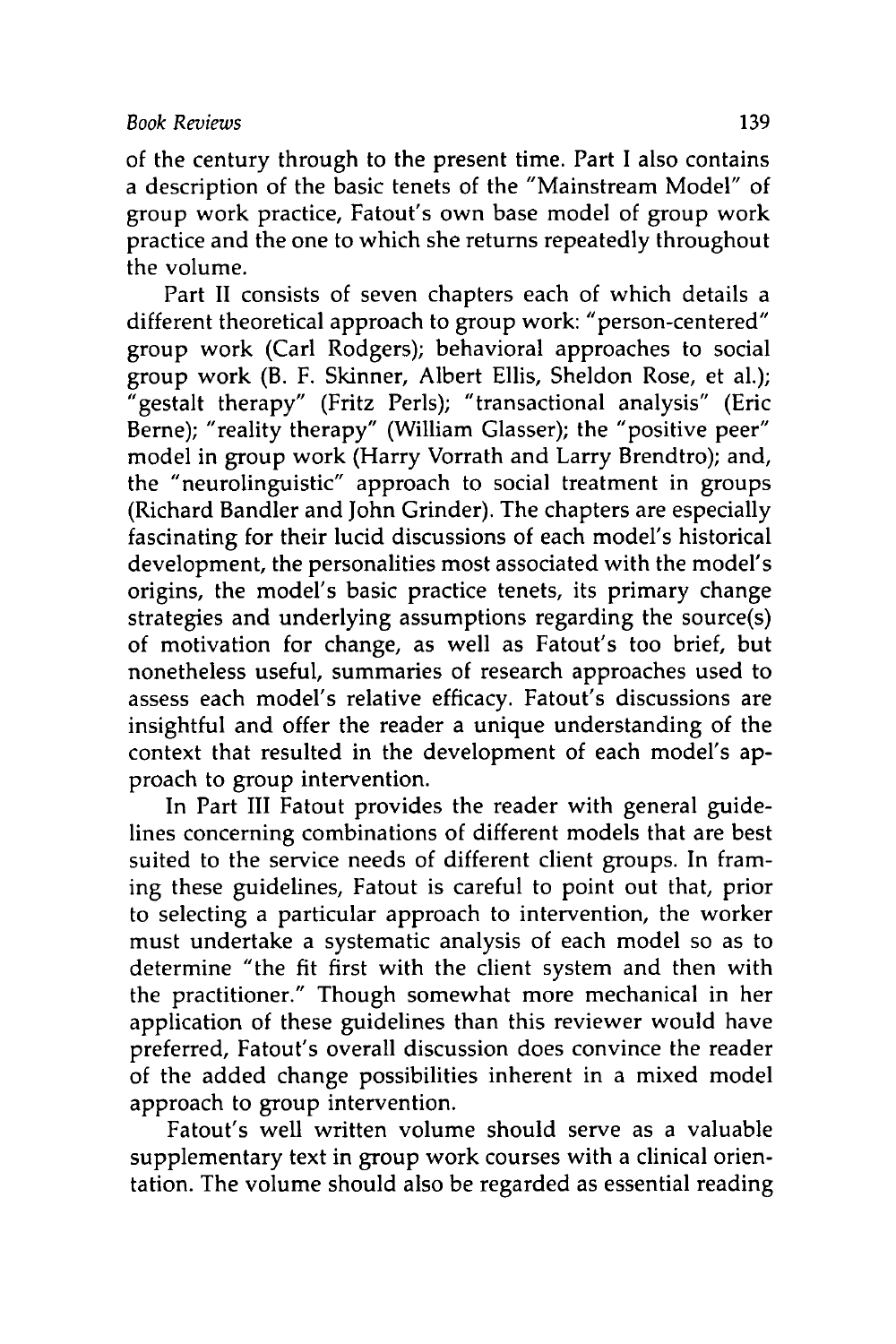by practitioners seeking a more conceptually integrated, albeit eclectic, approach to their group work practice.

> Richard J. Estes University of Pennsylvania

*Cultural Diversity and Social Work Practice.* Dianne F. Harrison, John S. Wodarski and Bruce A. Thyer (Eds.). Springfield, Illinois: Charles C. Thomas Publisher, 1992, \$44.75 hardcover.

Working with oppressed, disenfranchised, unserved and underserved groups in our society has been a hallmark of the social work profession. The National Association of Social Work and the Council on Social Work Education have both adopted policies which mandate that social workers be knowledgeable about cultural diversity to include ethnic minorities and other special populations (women, the elderly, the handicapped, gay men, lesbians and bisexuals). While enormous gains have been made, there continues to be evidence that persons from diverse backgrounds receive inadequate and inappropriate mental health services from insensitive and poorly-trained practitioners. The profession has been shocked at how deeply entrenched prejudice and discrimination are internalized in the psyche of this country and therefore by members of the social work profession. The profession has been jolted by the realization that our humanistic values have not made us immune to certain negative attitudes about people who are different. This realization has been sobering and has increased commitment by our professional organizations and schools of social work to more effective, ethical and culturally sensitive social work practice.

The editors of *Cultural Diversity and Social Work Practice* have engaged in an ambitious effort to provide a much needed contribution to the social work literature on social work practice with diverse groups. The text employs a group-oriented format. Chapter one provides an overview of the history of social work practice with diverse groups. This is followed by a discussion of four racial/ethnic groups: Afro-Americans (Chapter 2), Asian Americans (Chapter 3), Hispanic Americans (Chapter 4), and Native Americans (Chapter 4). Sexual orientation, gender and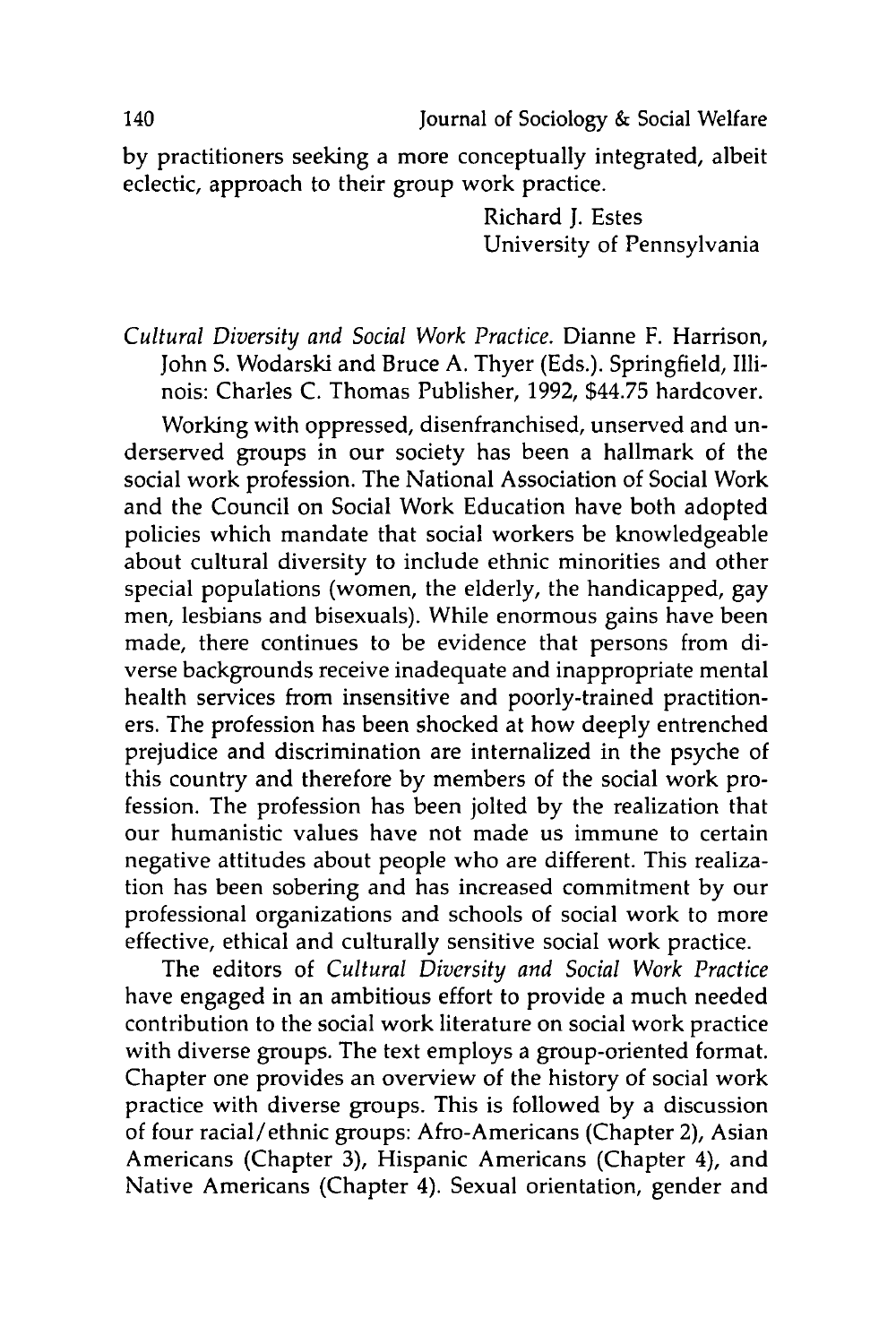aging are each discussed in separate chapters and the final chapter, chapter 9, focuses on future directions for social work practice, research and education as regards cultural diversity.

The authors do a very good job providing data on historical and demographic trends, group characteristics, and cultural patterns for the four ethnic groups and for the special populations. They carefully delineate the varying sub-groups within a given ethnic or special population group. They also examine varying viewpoints that may account for specific behaviors or patterns by a particular group. For example, in discussing how Black families have adapted to the dehumanizing effects of slavery, oppression, segregation and racism, the response one chooses clearly rests on the particular theoretical perspective one uses. Two theorists, analyzing the same U. S. census data, offer very different conclusions. One saw the black family as deteriorating and recommended social policies that encouraged changes in black family structure and values; the second theoretician observed the resilience of black families and recommended social policies that could build on the strengths of black family values and structure. The provision of different perspectives for explaining the same behavior or patterns reflects a real strength of this book as it allows the reader to examine each of the viewpoints and to draw his/her own conclusions. One's conclusion might support one perspective or integrate several.

In addition to detailing the issues related to each of the racial/ethnic and special population groups that one must take into account in working with a particular client, the authors also identify the deficits in research, policy, theory and practice that require further elaboration, refinement, and research. Each chapter concludes with a section: "Implications for Practice". This chapter section offers important information for agencies and workers to consider and examine as they plan programs and services for a diverse client population.

The authors acknowledge limitations of the group-oriented approach offered by the book. One difficulty is in aggregating the data from a number of sub-groups to represent a typical profile of the total group. A second is that certain groups were selected for discussion and other groups excluded. The selection of specific groups was based on space limitations with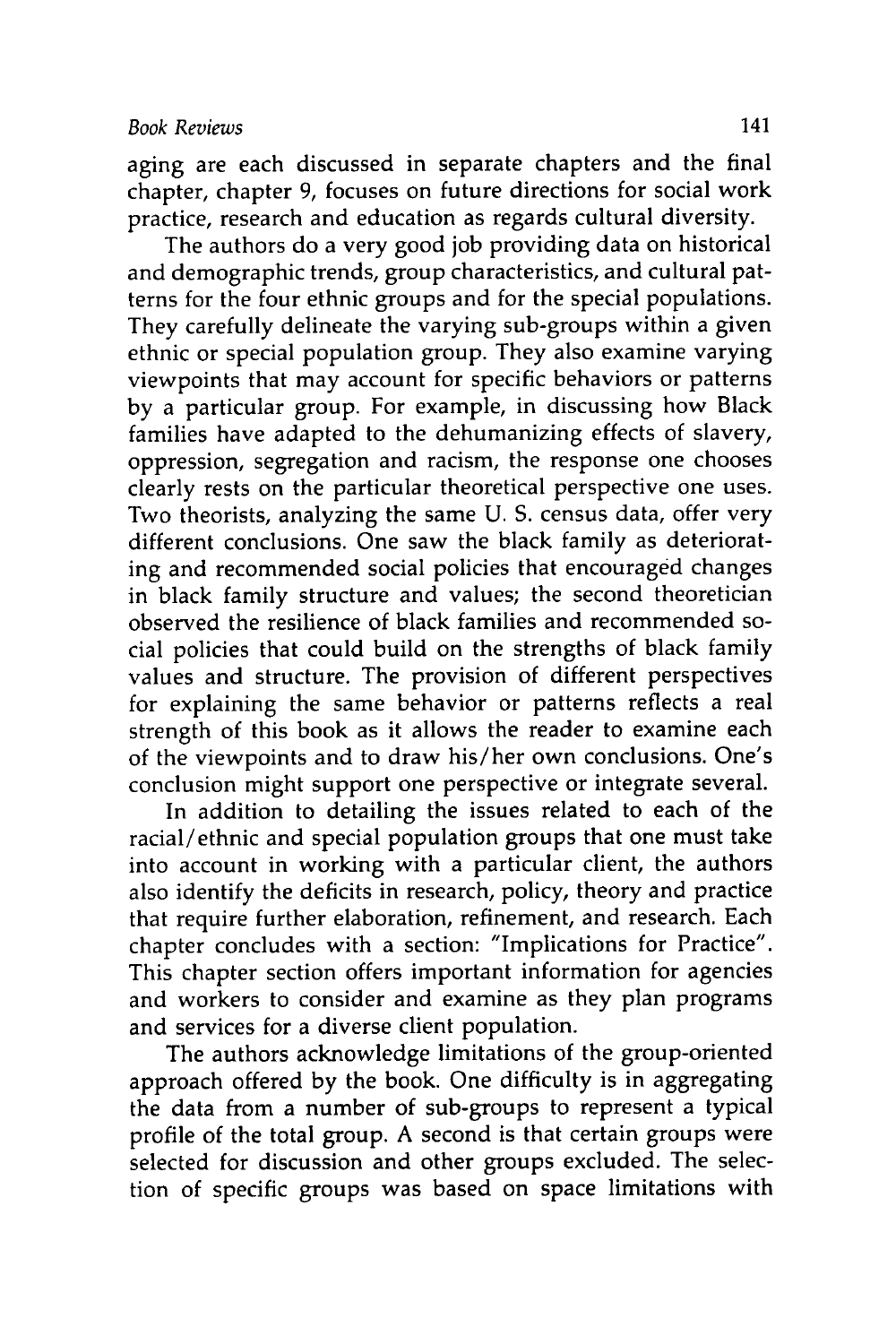full recognition that issues faced by other groups are indeed important. A third issue relates to the fact that the selected groups are not mutually exclusive and that an individual may hold membership in several groups. A limitation not listed by the authors is the absence of case material to demonstrate how the ideas provided are indeed applied in practice. I consider the absence of case materials to be an important omission since many students and professionals have an intellectual knowledge base, but lack the ability to translate this knowledge into its practice application.

*Cultural Diversity and Social Work Practice: An Overview* is a very good book for social workers and other mental health professionals who are seriously interested in expanding their skills in working with cultural and racial diversity. It is an excellent teaching text that can be used differentially by professors in human behavior, practice, research and policy.

> Dorcas D. Bowles Louisiana State University

Eileen Gambrill and Robert Pruger (editors), *Controversial Issues in Social Work,* Needham Heights, MA: Allyn and Beacon, 1992, \$21.00 papercover.

*Controversial Issues in Social Work,* edited by Eileen Gambrill and Robert Pruger, is the first volume in a new series, edited by Robert Pruger, that argues the case for and against issues of interest in social work. The series uses an open-ended approach to the often thorny problem of distinguishing between what is fact and what is opinion: an approach that allows readers to assess arguments on both sides concerning specific issues in social work. This approach is also indicative of a trend in the literature in which social work issues are being presented within the context of "Yes-No" debate, as in the recent discussion of publication productivity as a primary criterion for tenure decisions *(Journal of Social Work education,* Vol. 28, No. 2).

The format that Gambrill and Pruger use in *Controversial Issues in Social Work* will, no doubt be repeated in forthcoming volumes in the series which will include such topics as direct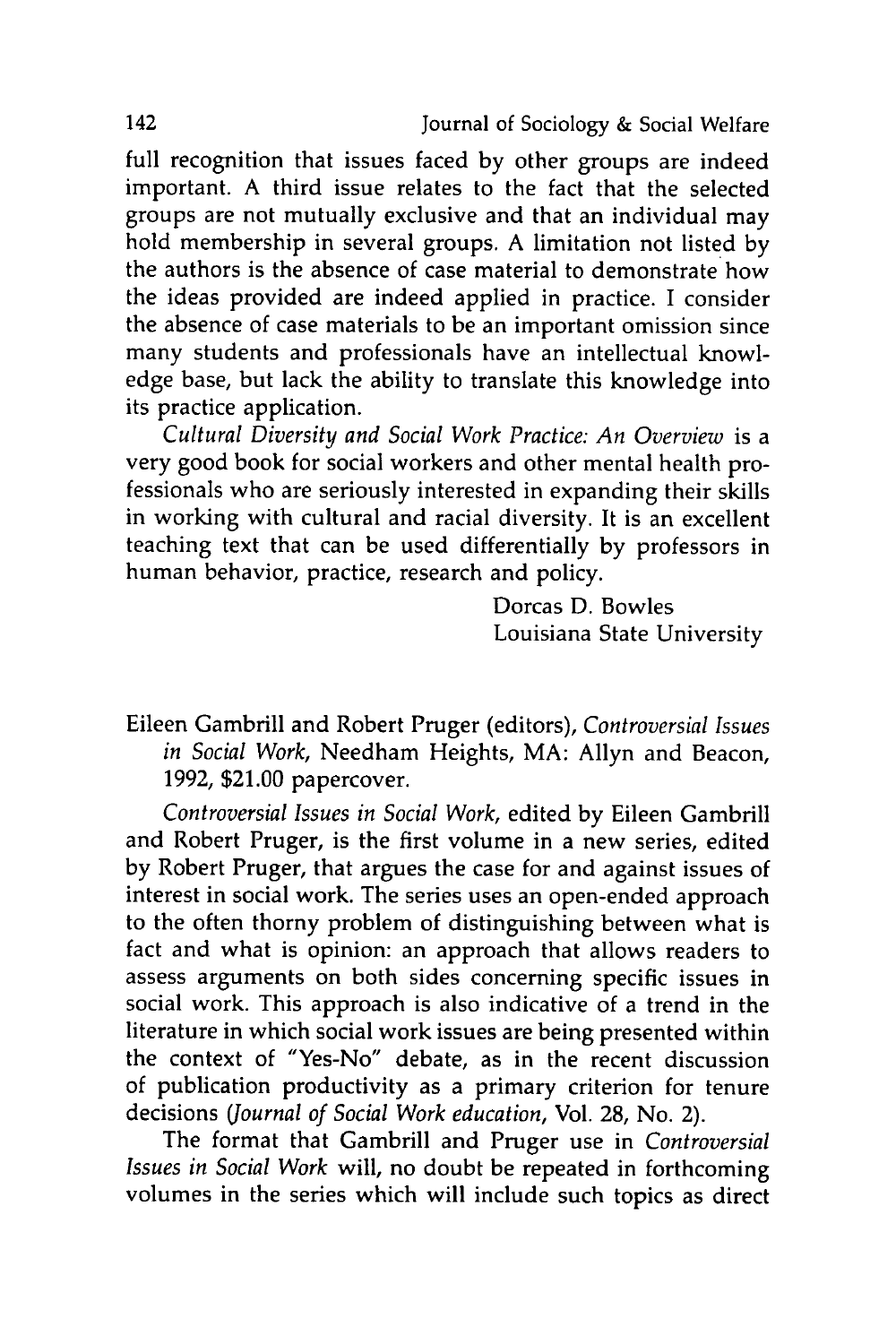practice, macro practice, social administration, and social work research. The editors first select a list of topical issues which seem controversial and they then recruit colleagues to write a pro and con position statements to these issues. The specific format of the volume is as follows. The editors introduce each issue with a short introductory statement. They then present the issue in the form of a debate, in which contributors argue the pro's and con's of the issue and rebut the other's position. Following each position statement is a short, and in many cases annotated, bibliography.

The way in which the editors have structured these debates--presenting the Yes position and a rebuttal first, followed by No position and its rebuttal-can be confusing. In fact the two positions are written more or less simultaneously and the two rebuttals are added later. At times, readers will find that the rebuttal to the pro position will refer to issues mentioned in the con statement: a statement they have not yet read.

By presenting opposing viewpoints, with rebuttals, on specific issues, *Controversial Issues in Social Work* is able to demonstrate that pronouncements of right and wrong often turn out to be merely matters of opinion. Editors Gambrill and Pruger give readers the opportunity to assess for themselves for and against 24 specific issues. Obviously, intellectual discussion of controversial issues cannot be boiled down to a simple yes-orno, yet discussions presented in this book do open the door to more clarity, critical thinking, and identification of political and ideological stances versus empirical findings. The presentation of opposing views to what many may take as "truth" is a timely challenge for a world that tends to be populist and simplistic. It presents reality in a somewhat more complex manner and thus acknowledges ambiguity and doubts.

*Controversial Issues in Social Work* presents 24 issues under the following categories: social work as a profession, social work knowledge, social work practice, and special client populations. Yet, interesting as many of the topics are, there is no clear common bond among them. Take for example the debates on maternal preference in child custody cases, training in behavioral principles for social workers, and union membership for professional social workers. These debates share little common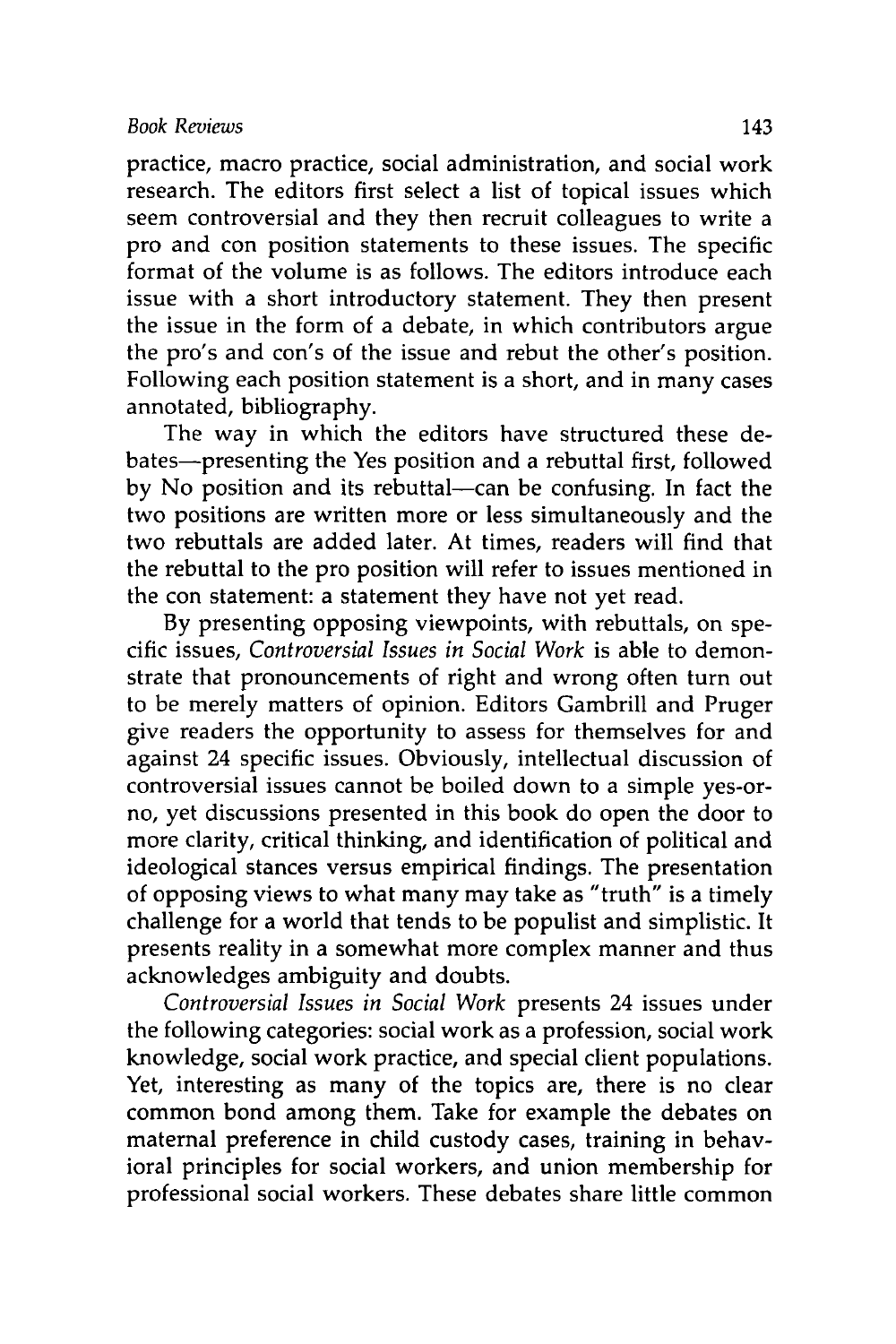ground, yet each is an interesting and relevant debate in its own right.

The many contributors to this book made for great variability in style and tone. Some debates (such as the one on whistleblowing) are even-tempered and amicable; others (such as those on training in behavioral principles and basing community organizing on grassroots strategy) are quite hostile, especially in their rebuttals. Those who read the text as a whole, however, may well find that this variability in style is, in fact, entertaining and adds to their interest.

The format per se requires limited space and concise ideas. One drawback is that the format sometimes causes key issues to be neglected. This can be seen, for example, in the debate on licensure in social work. The No position views this issue almost exclusively as an attack on Afro-American interests. The reader is thus deprived of other arguments against licensure such as the threat of establishing a unified and "correct" perspective of the profession (a notion which this volume is trying to tackle). Similarly the debate on use of volunteers as direct service providers omits many relevant issues such as malpractice insurance or the increased use of paraprofessionals (e.g., case managers in community mental health).

In general, the extent to which the editors matched the contributors had a bearing on the quality of the specific debates: the better the match, the better the debate. This is clearly evident in the discussion on the relationships of international social work to American social work: the same person wrote both the pro and con statements (and their rebuttals) under different names. **. .** and understandingly, most of relevant issues in this topic were covered.

In some instances, contributors agreed beforehand to use the same case examples. For the most part, this added to the clarity and good fit of their presentations. Selecting case studies, however, can be tricky business. For example, the debate on confidentiality and responsibility focused its attention on whether a social worker who knows an HIV-positive client is engaging in sex with an *unknown* partner should attempt to find out the identity of that unknown person and warn her. The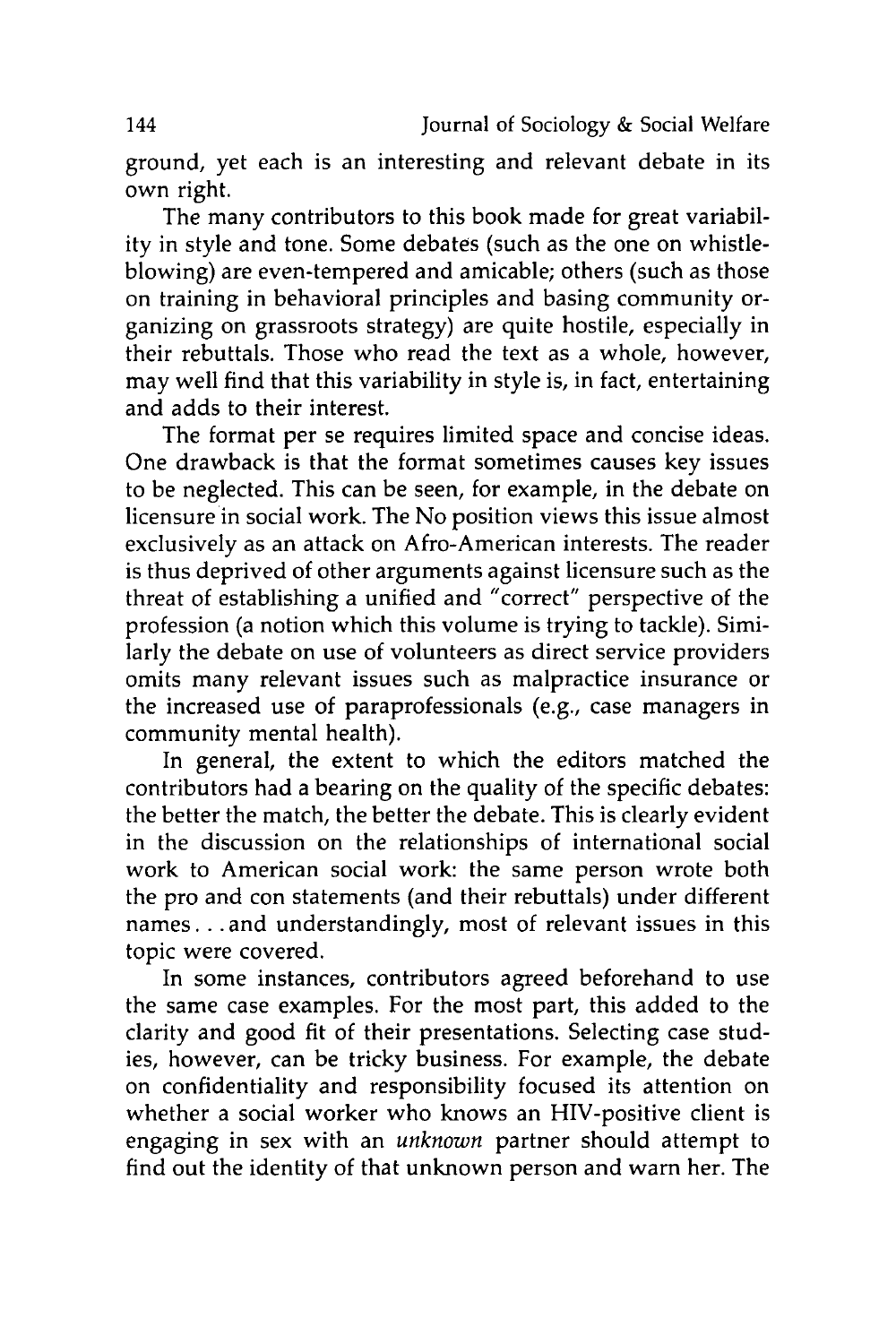discussion is too much on the aspect of detecting the identity of that unknown person, rather than focusing on the key legal and moral issues of protecting a third party from a potentially fatal relationship. With this exception, I found the case studies useful in bringing focus and symmetry to the opposing viewpoints.

I do feel that either the editors or the publisher was a bit too eager to see this volume in print. The text has far too many copyediting mistakes which raises the issue of editorial control. There are references that do not coincide with the text, page references that relates to original manuscripts and not the final edition, as well as unevenness in terminologies and style. In some debates, contributors discussed different topics and their rebuttals were inappropriate. Had the editors called for a second round of rebuttals or asked some contributors to revise their statements, the debates, overall, would have been more focused and balanced. I also think that debates on similar or overlapping issues should have been placed closer to one other in the book. Some examples include the debates on behavioral training (debate 6) and practice decisions based on empirical research (debate 8); the debates on practice evaluation based on clearly defined objectives (debate 13) and linking social workers' salaries to outcomes (debate 18); and the debates relating to AIDS (debates 21 and 23).

In sum, *Controversial Issues in Social Work* serves social work by acknowledging and demonstrating that many issues are matters of opinion not fact. In addressing these issues, editors Gambrill and Pruger and their many contributors allow practitioners and students to become acquainted with opposing views in a non-threatening and constructive manner. This initial volume, in what promises to be an important series, despite the inconsistency in topics, the uneven quality of the presentations, and somewhat sloppy copyediting, is a very good text that should be used both in undergraduate introductory courses in social work and on reading lists for first-year students enrolled in master's programs in social work.

> Ram A. Cnaan University of Pennsylvania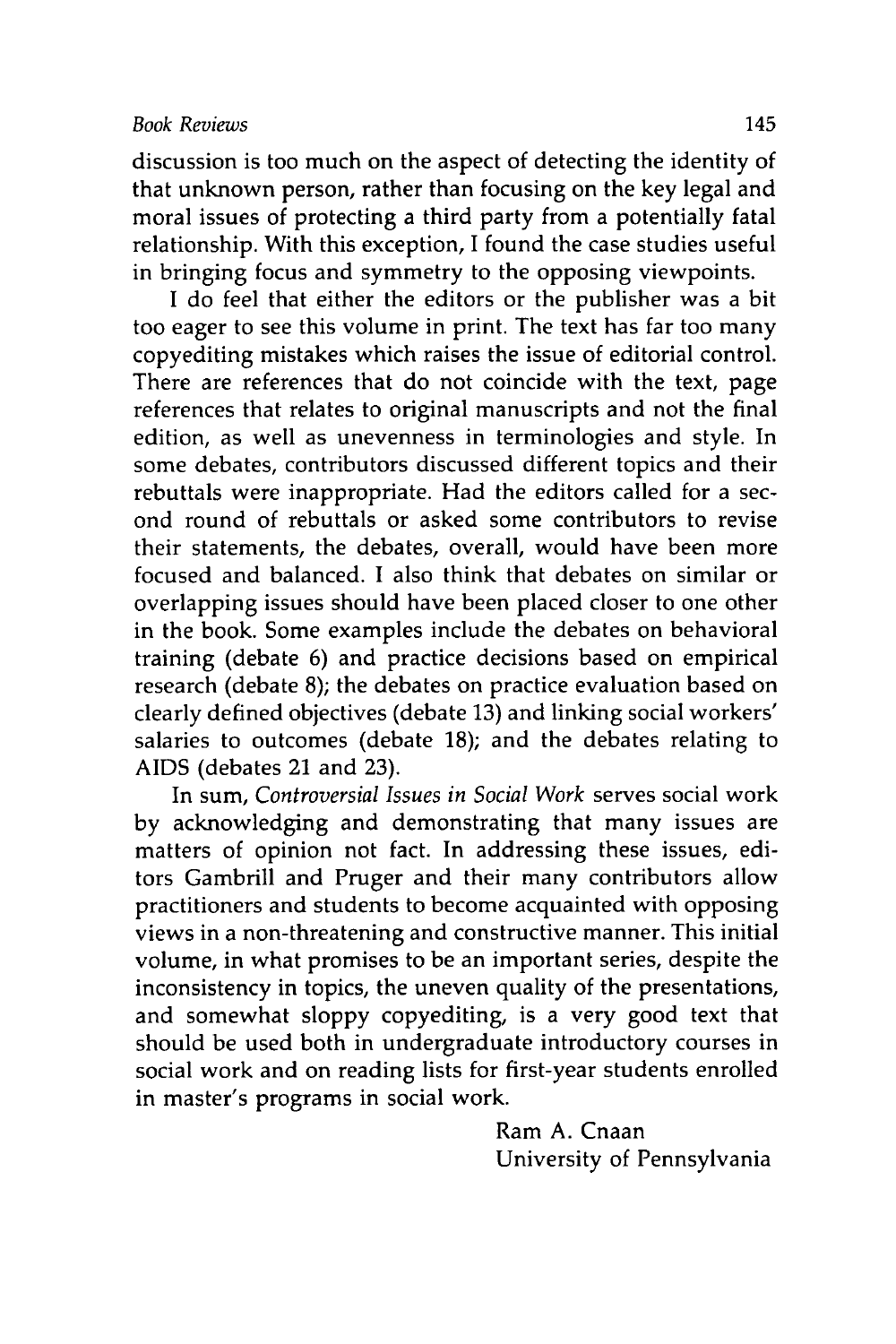Ruth Hutchinson Crocker. *Social Work and Social Order: The Settlement Movement in Two Industrial Cities, 1889-1930.* Urbana, IL: University of Illinois Press, 1992. \$39.95 hardcover.

In the past few decades a small but influential body of literature has emerged on the history of the settlement house movement. Much of this historiography can be classified into three categories. In the first category are authors such as Allen Davis *(Spearheads for Reform)* who view settlement houses as bastions of progressive social reform. For these authors, the settlement house movement represents the best of social reform tendencies found in the progressive movement of late 19th and early 20th century America. In the second category are authors such as Howard Karger *(The Sentinels of Order)* and others who stress the social control function of the settlement house movement. In the third category are authors such as Judith Trolander and others who view the settlement movement as reflecting both social control and humanitarian impulses.

In *Social Work and Social Order,* Crocker correctly observes that not all settlement houses replicated the social mission of the more prominent settlements such as Hull House and Henry Street Settlement. In fact, the hundreds of settlement houses that comprised the second tier of settlement activity differed dramatically from the more publicized and larger settlements in Chicago and New York. In that sense, Crocker has attempted to find the "real heart" of the settlement movement by researching a sample of second tier settlement houses in Gary and Indianapolis, Indiana.

To Crocker's credit, she does not simply enumerate the activities of each settlement house in these two cities; instead, she organizes their activities and mission in terms of thematic content. Thus, Crocker focuses on issues such as how feminist beliefs were reflected in the Christamore Settlement House; how Americanization was important to the Foreign Settlement House; how the race issue was handled by the Flanner House; how the religious impulse was expressed in the Campbell Friendship House; and how big business was strongly connected to the Neighborhood House. Given that goal, Crocker does a credible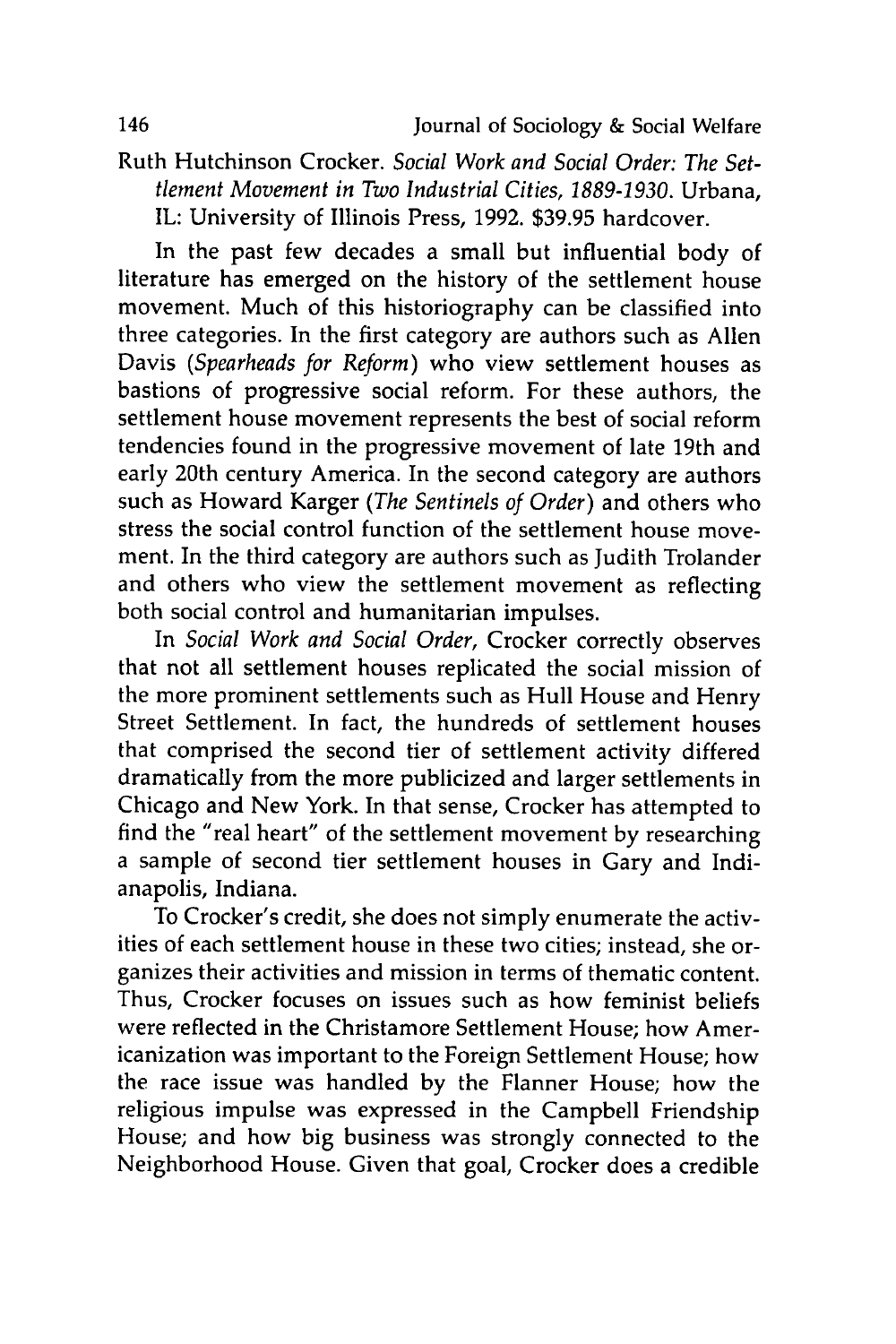job in illustrating how those important themes affected both the mission and activities of the second tier settlement houses. Crocker also does a good job of highlighting the diversity that made up the agenda in each of these settlements.

Given the continuum in the settlement house literature around the issue of altruism versus social control, Crocker's book falls somewhere between the "heroic account" (e.g., Allen Davis) of the settlement movement and the social control perspective. Despite Crocker's attempts to locate the book within this range of settlement house literature, her position on the issue of social control is unclear. For example, on the one hand she states that "I early abandoned my initial assumption that the settlement workers sought social control." (p. 9). On the other hand, she states in the conclusion that "The settlement workers of this study were not cultural pluralists, but missionaries for the American Way" (p. 21 3). Moreover, given the general thrust of the book and its conclusion (i.e., the emphasis of the settlement houses on Americanization, evangelical Christianity, bifurcated race relations, inherent antifeminism, and the pressure exerted by big business toward creating programs geared toward enforcing industrial discipline), it is surprising that Crocker repudiates the role of social control in settlement life. While there are obviously gray areas in the historiography of the settlement movement, one cannot have it both ways. Either they were agents of social control or they were not. The objective role played by settlement houses has little to do with the *intentions* of their leaders.

Any historiography must be ultimately judged by the contribution it makes to the existing literature. While Crocker's book is interesting and well-written, it does little to advance what we already know about the settlement house movement. For example, Crocker's ideas about Americanization and the settlement movement have already been discussed by Oscar Handlin, Raymond Mohl and Neil Betten, Rivka Lissak, and others. Her ideas about feminism and the settlements, the relationship of big business to the settlements, and the role of race in the settlement movement were also explored by other writers. Despite these weaknesses, the book does provide a glimpse into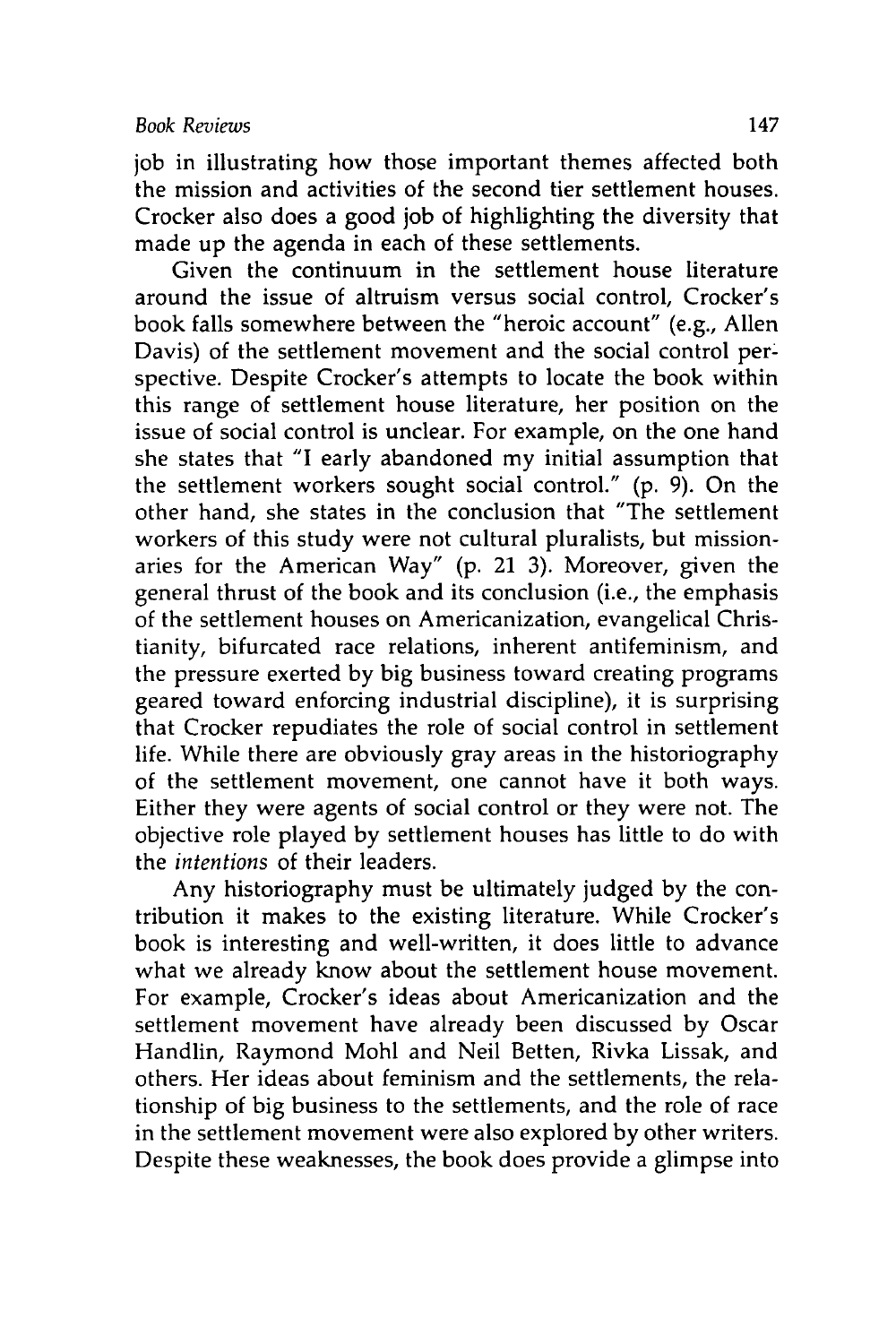one of the more interesting social movements that marked turn of the century life in America.

> Howard Jacob Karger Louisiana State University

P. Nelson Reid and Philip R. Popple, *The Moral Purposes of Social Work.* Chicago: Nelson Hall Publishers, 1992, \$18.95 papercover.

This volume is a compilation of ten essays that trace the professional social work history of conflicts, dichotomies, and dilemmas in formation of a moral vision. It encompasses themes of social control versus social justice; individual treatment versus collective action; individual rights versus social welfare; and proprietary interests versus commitment to serving the poor and oppressed. In general, the essays advocate for revitalizing traditional commitment to working with vulnerable populations. Many of the contributors are well known in the field of social work ethics and moral philosophy. The book helps to invigorate moral discourse by providing a foundation in professional moral history and a synopsis of salient moral issues.

Reid characterizes social work's social role as the normative control of dependence and deviance. He seems to advocate for benign forms of control, such as rehabilitation of individuals and preservation of stable social order. While acknowledging the question of whether the social order thus being maintained is just, he does not answer this extremely important question. Nor does he explore the inherent tendency toward political conservatism of deviance theory and functionalism. In contrast, Billups proposes that the solution to strengthening professional commitment to uphold *both* individual helping *and* social system changing is a radical connection of individual critical reflection, consciousness change, and collective action.

Popple suggests that it is natural for social workers to experience moral tension, because we are often caught between an "objective necessity" (social mandate) to control deviance and a "subjective necessity" (personal commitment) to change unjust aspects of society. Hutchinson addresses this ambiguity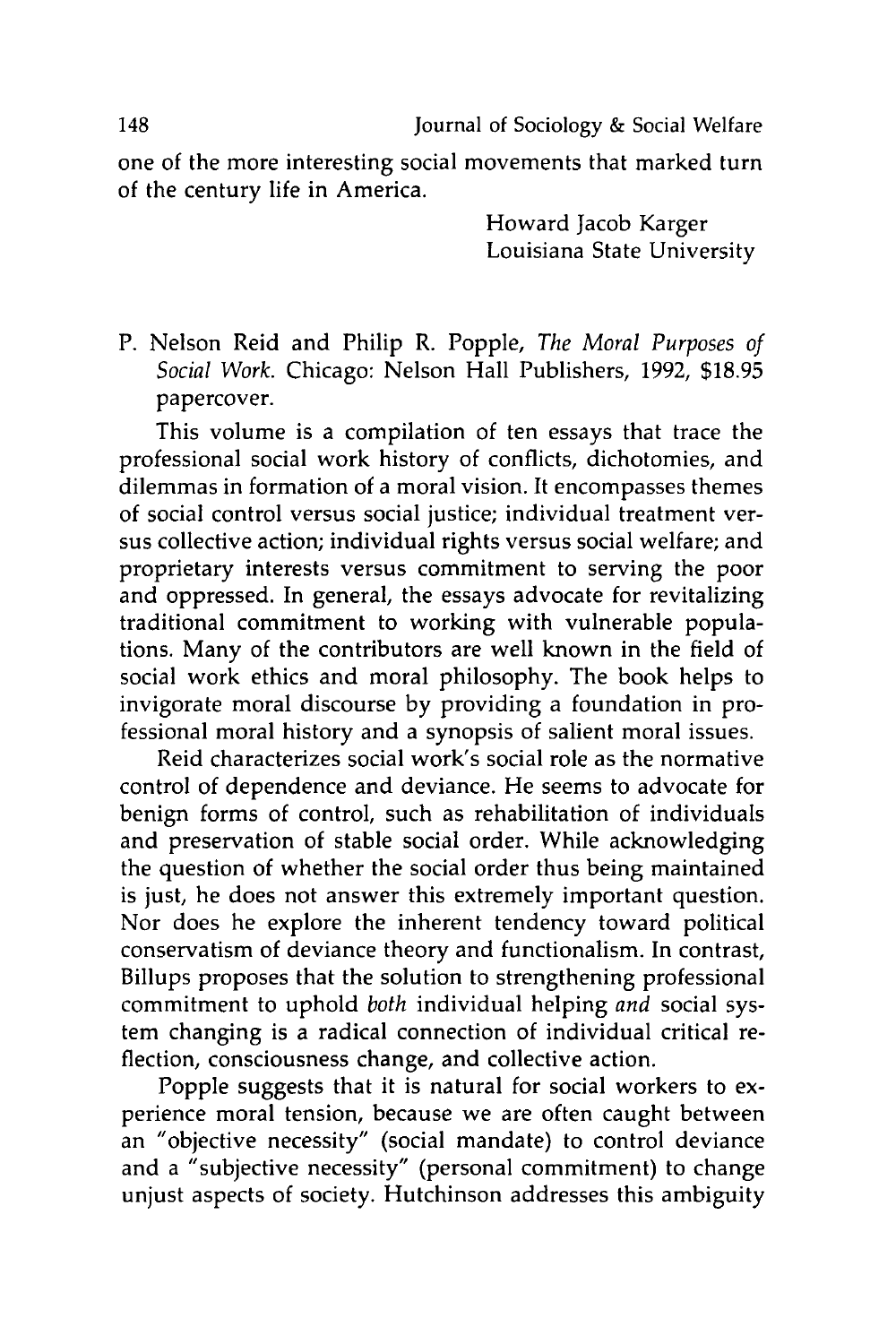by discussing conflict between moral principles in work with involuntary clients, viz, individual liberty, duty to aid the vulnerable, and protection of the common good.

Several contributions decry the defection of many social workers from social change efforts on behalf of the poor and oppressed. O'Neil McMahon proposes strategies to help social work schools strengthen commitment to public welfare and social change activity. Keith-Lucas goes so far as to wish that either social workers who confine themselves to the practice of psychotherapy cease calling themselves social workers, or, that those workers who continue to commitment to the poor find another name for themselves besides "social worker," if that term has been coopted.

Claims of moral imperative rest upon ontological and spiritual assumptions and experiences. However, despite frequent references to social work's religious roots, the ontological and spiritual foundations of morality are slightly addressed in this book. For example, Reamer traces the historical shift from early professional religious conceptions of divine calling for charity and justice work to current secular careerism. He advocates for a secular sense of calling toward altruistic service for the disadvantaged. Yet, the term "calling," connotes that a God or trans-human source issues the call. Reamer does not explain how a secular framework would provide a calling in order than loose metaphoric terms.

Siporin explores the religious and spiritual implications of moral philosophy for social work in the most detail. He believes that the individualistic, narcissistic trend of the 1960s and 1970s has reversed, due to the influence of New Age popular thought, existential philosophy, humanistic critique of scientific positivism, and diverse religious and nonreligious spiritual perspectives. Peebles-Wilkins and Koerin provide an all-too-rare account of the history of the black mutual aid tradition, linked to African communalism, resistance to slavery and oppression, and Christian morals.

These essays indicate that our moral vision must transcend the constraints of narcissism, proprietary motive, sectarianism and ethnocentrism-but none of them specify what can or should supply such a transcendent vision. This book provides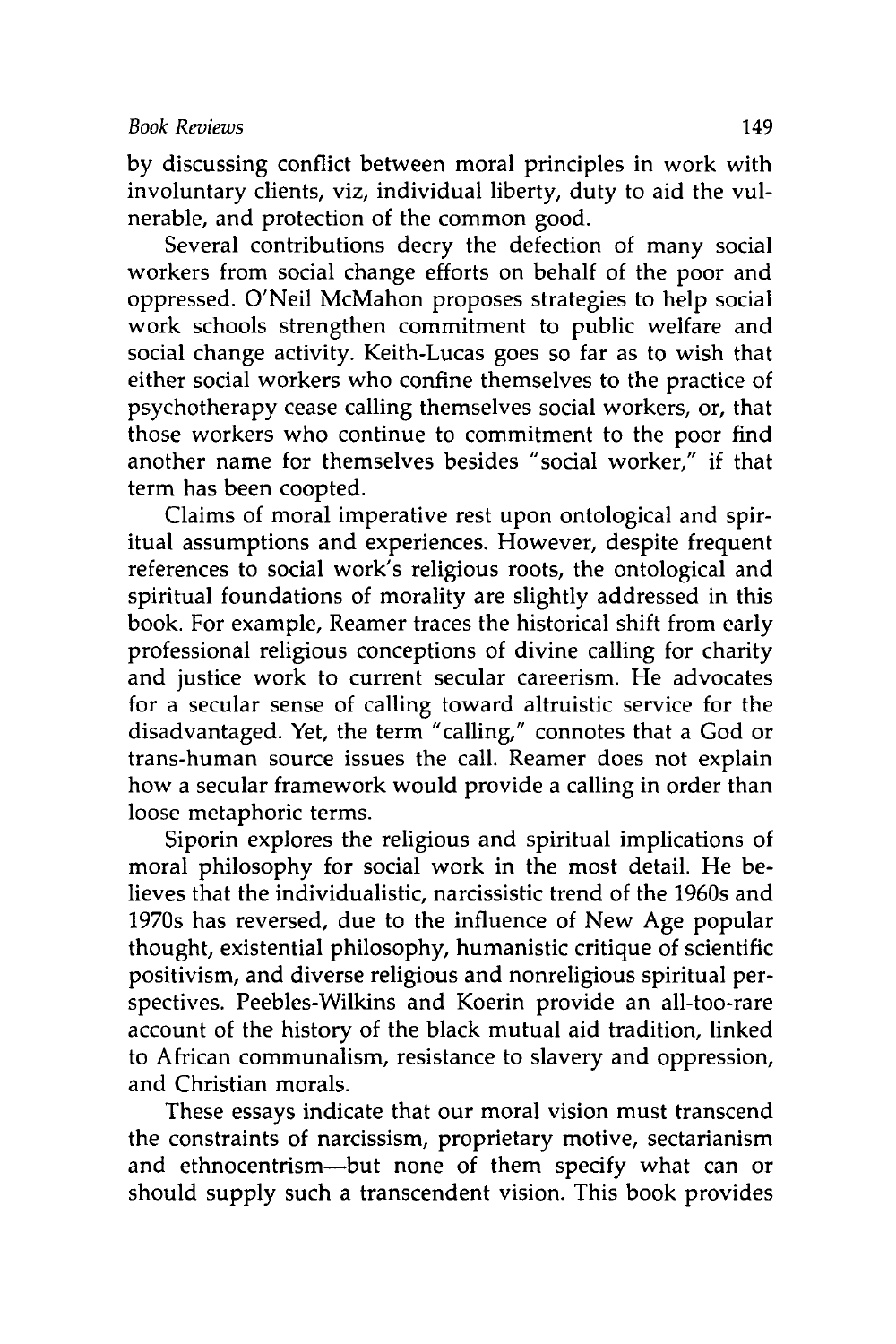a valuable service in stimulating further discussion to deepen philosophical and spiritual reflection upon our profession's moral purposes.

> Edward R. Canada University of Kansas

J. W. Murphy, and J. T. Pardeck. *The Computerization of Human Service Agencies.* New York: Auburn House, 1991. \$39.95 hardback.

Science, as embodied by computers cannot substitute for human reasonableness. Murphy and Pardeck make this assertion in this thin book which reviews philosophical and logistical implications of computerizing social service agencies. From a discussion of the epistemology of computerized knowledge to analyzing the promises of management information systems, Murphy and Pardeck provide a literate essay on how people interact with computers in social service agencies.

Because the authors are knowledgeable about computer applications, social service agencies, and philosophies of science, readers will find themselves agreeing with the book's thesis: the human cost of computerizing social service agencies has seldom been recognized and frequently ignored in modern information processing. The authors believe, with good reason, that social service agency administrators implement computerized clinical data collection and storage with an eye towards short term gains. The authors argue that the promises of routinized data collection, of expert systems, of "paperless" information storage, and increased efficiency have seduced managers and administrators into routine use of computers. In many cases, the seductive promises have not materialized; in other cases, the side-effects nearly outweigh the original concern. Take, for example, expert systems. In developing computerized systems that include impressive clinical decision-trees, the goal was to gain precision and to eliminate egregious errors. The authors state that in expert systems, reasonableness has been replaced by reason. Perfectly reasoned decisions can be entirely unreasonable. In abandoning common sense, expert systems have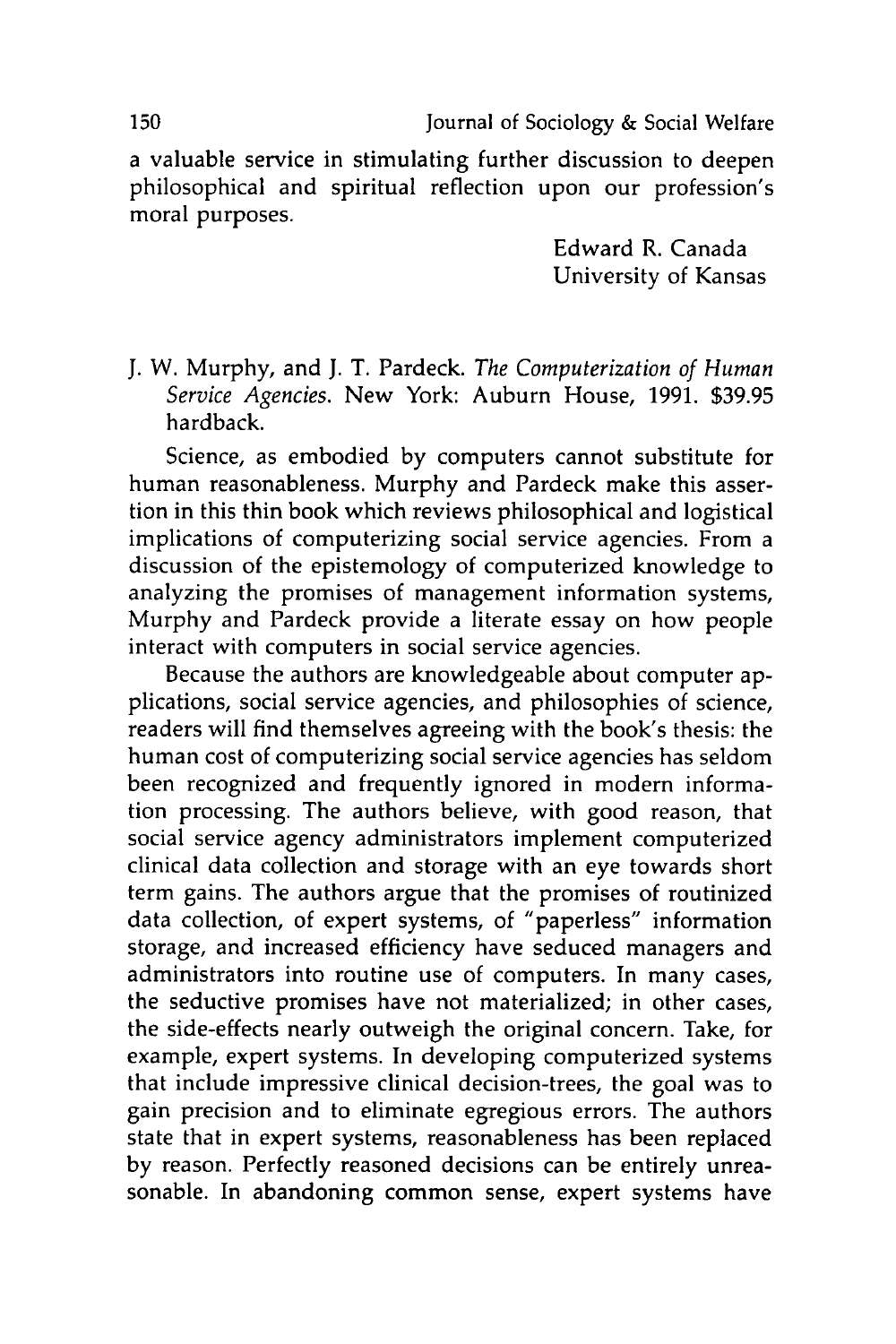## *Book Reviews* **151**

eliminated imprecision, but entered into the realm of clinical irrelevance.

The authors also note that computerized **MIS** have impressive abilities to store and calculate quantitative data. However, the other side of the coin is that **MIS** are capable of little else. **If** information cannot be quantified then it is not collected and reported. Unreported data are then dismissed as intangible phenomena or as unimportant. The question that remains is how much harm such information may cause if crucial policy decisions are made solely on such inputs.

The authors further contend that the reductionism that is inherent in computerized data lead to dehumanization. Because computerized data from social service agencies reduce their workplace culture into a matrix of easily quantified variables, contextual variables are ignored, dismissed, or given crude approximations. With the loss of contextual variables comes increasing focus on the "bottom line", and social service agencies become "people services factories." Computers in social service agencies may unfortunately lead administrators to pursue short-sighted campaigns to increase efficiency and profits. When spreadsheets dominate clinical decision making, then Detroit's failures are replayed in social service agencies.

Murphy and Pardeck, however, do not end with a simple condemnation of computers. As with many technological advances, machines should not be blamed for the failings of their operators. The authors argue that managers should include workers in setting policy and especially in implementing a MIS. Such participatory management, especially be committed and seasoned social service workers, helps temper the limitations of computerized information systems.

The authors conclude with a chapter on ethical considerations that should be given serious considerations in using computerized systems. In developing a socially responsible technology, the authors advocate epistemological pluralism. What values we advocate and how we collect knowledge to judge our efforts are critical to effective social work practice. Administrators need to look beyond spreadsheets into contextual variables. By seeking out multiple data sources and by avoiding repressive management styles, humane technologies (even those with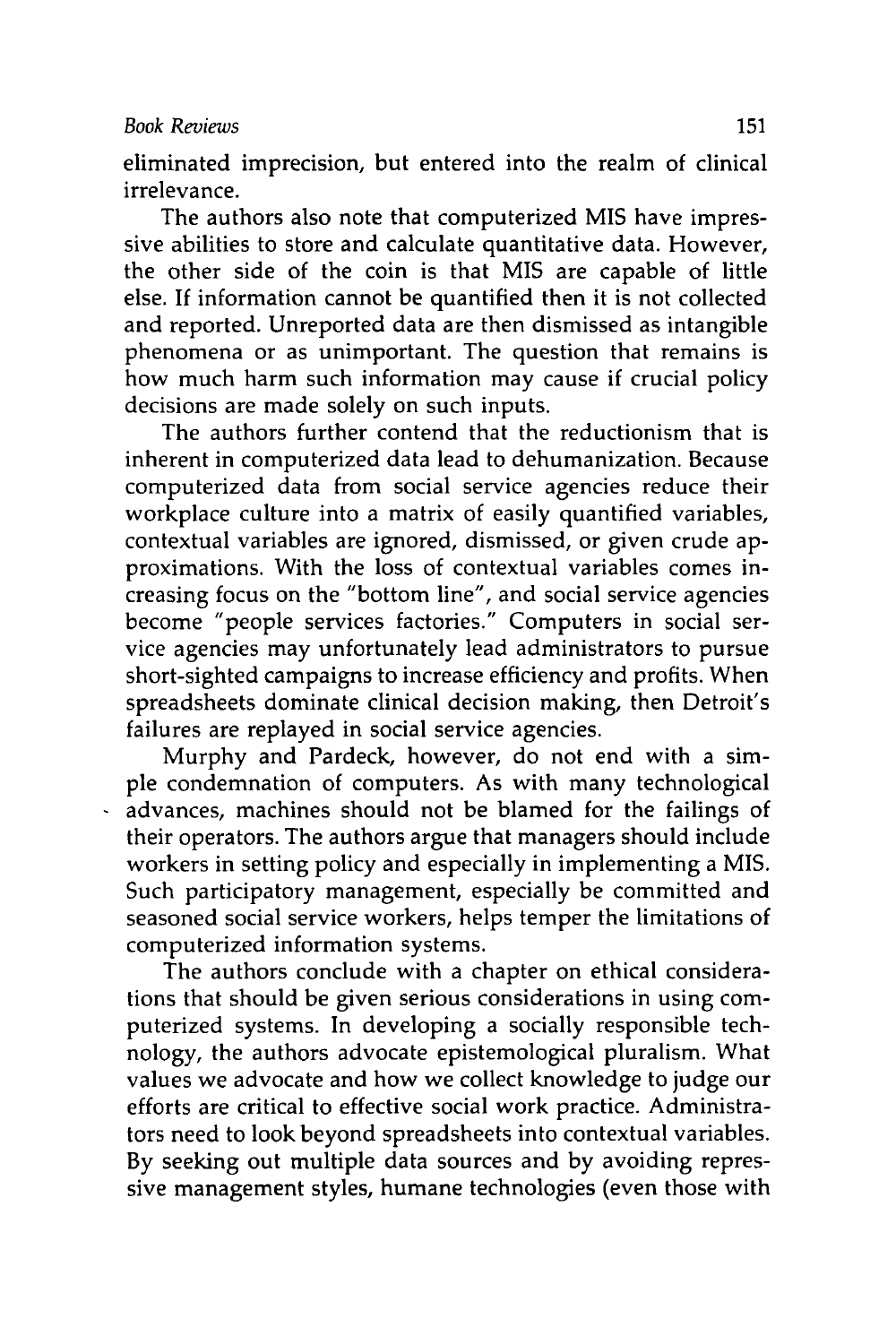**152** Journal of Sociology & Social Welfare

computers) are possible. The authors have written a thoughtprovoking text to get people started in the right direction.

> Thomas Edward Smith Florida State University

Karen S. Haynes and James Mickelson. *Affecting Change: Social Workers in the Political Arena.* New York: Longman, 1991 (second edition). \$19.95 papercover.

Functionaries concerned with setting standards in professional organizations have interminable discussion about whether it is ethical to conduct political activity in the name of the profession. These debates offer little clarity about the nature of politics. On the one hand, factional activity is said to be unacceptable. On the other hand, it is treated as a sacred obligation. Neither position does justice to a process which is vital in a sound democracy. In this undergraduate text Haynes and Mickelson deal with this problem by expanding professional activity to include political behaviors.

The volume begins with a historical overview of social work's activism, the value controversies involved, and the models for advocacy. This is followed by discussing the practitioner's influence on policy. Then there are tactics chapters on lobbying, organizing others, monitoring the bureaucracy, political action committees, and campaigning. It ends by reviewing what is involved when social workers enter politics and exhorts social workers to "jump in." Throughout, vignettes by social work politicians, some of them extensive, enliven the presentation.

This book gathers strength as it goes along. For the most part the text objectively reviews a range of standard social work advocacy intervention techniques. Policy analysis and evaluation research are used interchangeably. This is a little confusing. The implications of their models for political analysis are not well spelled out and the presentation of the models is superficial. For example, Charles Lindblom is described only as an incrementalist. His major idea is that of 'disjointed incrementalism" which he uses to make a powerful attack on rational planning. The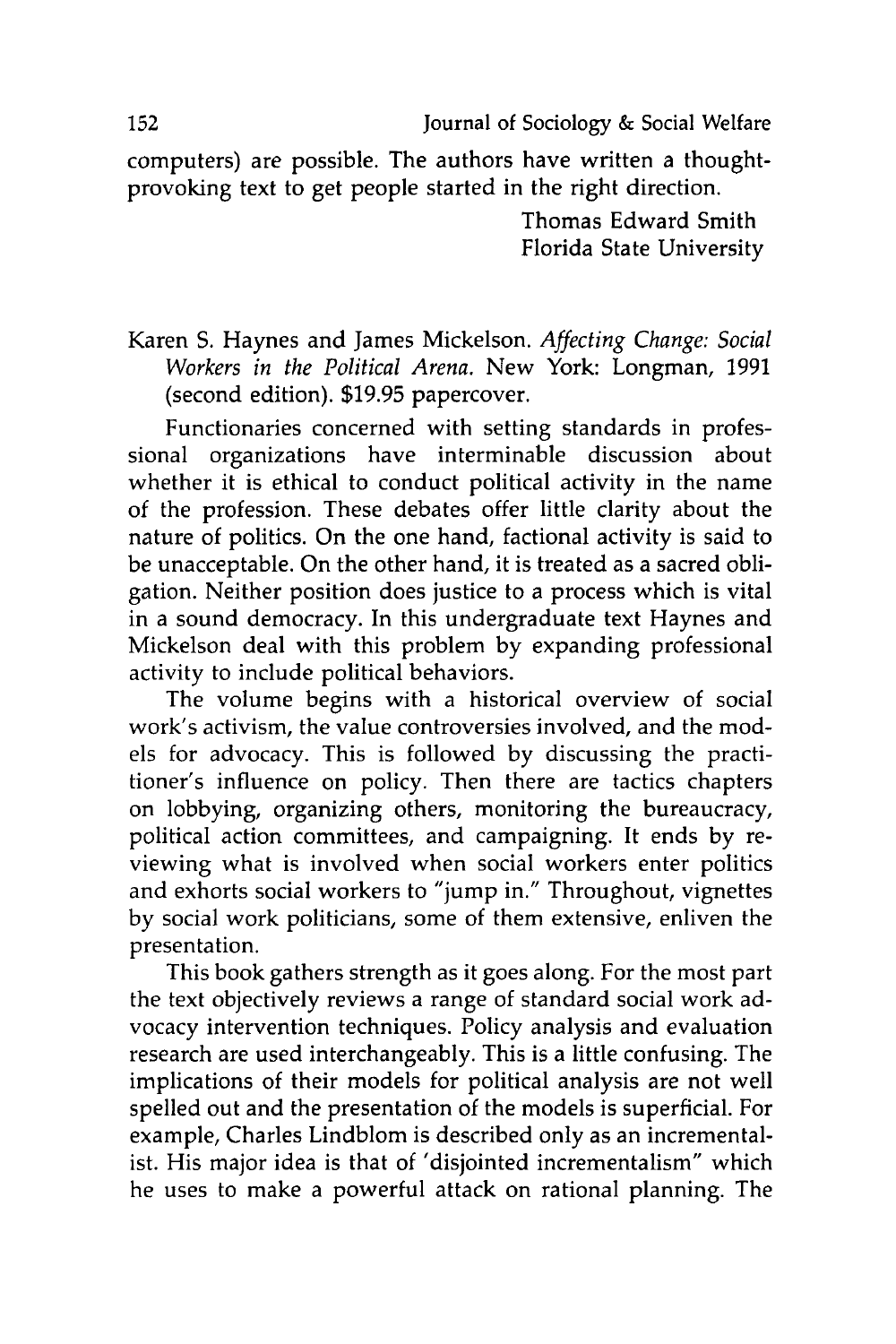strongest chapters are on the practitioners, influence on policy and on social workers as politicians.

Some of the initial weakness is inevitable. It is difficult to cover a lot of history in a few pages. Some of it, however, stems from the authors' attempt to be popular rather than highlight social work's long history of effective social activism. They tend to deny this history **by** making frequent references to social work values as supporting the status quo. No evidence for these statements is provided. They do note that there is little agreement about how to operationalize these values. The unfortunate student is thus presented with a judgment about supporting the status quo that can't be refuted; or truisms, such as Nancy Amidei's statement in the Foreword that social workers must get involved with politics because, "That's how our side is going to win." (p. xii) The presumption seems to be that everyone knows what our side is.

They choose to illustrate social work political activity with Jeannette Rankin, a Republican child welfare and peace advocate who is best known for being the first woman elected to Congress and voting against America's participation in World War I and II. She was not a major figure in the great human welfare struggles social workers have participated in.

Contrast this with a history provided in 1930 by Jane Addams. In a speech to the National Conference on Social Work she said that social work had led the way for medicine and law in tuberculosis control, industrial safety, venereal disease control, maternal and child health, the juvenile court, legal aid and several other major problem areas. She felt it was time for social work to claim its activist heritage rather than initiate things and leave it to others to take over and get the credit.

In the material on political action committees the authors depart from their objectivity and come out strongly for the National Association of Social Worker's position. This is so even though the data that is presented shows that social work PAC's are small, raise little money, and don't influence elections.

They scarcely mention opposing arguments. In particular, the important difference between taking stands on issues and the holistic choice of supporting politicians and parties. The diversity of America is such that there is a right and left wing